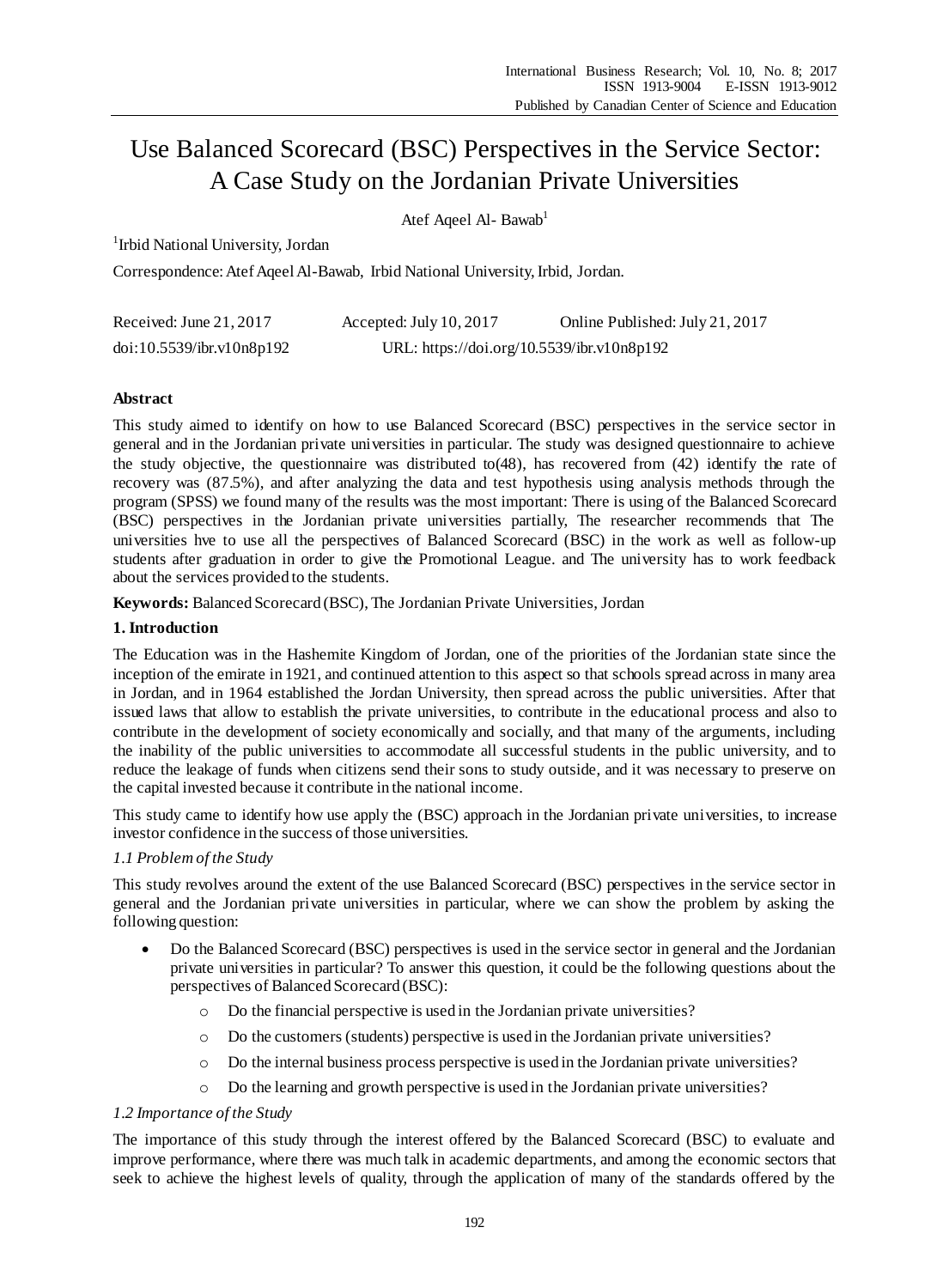professional organizations, and where that the activity of the private Jordanian universities is originally an economic activity designed to profit in addition to educational and societal goals, from here it was necessary to discuss this issue especially now that customers of this sector is the university students, who are subject to the instructions and standards imposed by the Ministry of Higher Education and scientific research to achieve quality education requirements in Jordan . Applying managerial concepts such as the Balanced Scorecard approach to educational settings has been shown to be an effective way of solving educational management problems. (e.g. Riasi & Asadzadeh, 2015, 2016, Rowley, 2000).

#### *1.3 Objectives of the Study*

This study aims to find out how to use Balanced Scorecard (BSC) perspectives in the service sector in general and the Jordanian private universities in particular, and to achieve this goal, the study aimed to achieve the following sub-objectives:

- Knowledge of the extent for the using of the financial perspective as one of the Balanced Scorecard (BSC) in the Jordanian private universities.
- Knowledge of the extent for the using of the customers (students) perspective as one of the Balanced Scorecard (BSC) in the Jordanian private universities.
- Knowledge of the extent for the using of the internal business process perspective as one of the Balanced Scorecard (BSC) in the Jordanian private universities.
- Knowledge of the extent for the using of the learning and growth perspective as one of the Balanced Scorecard (BSC) in the Jordanian private universities.

#### **2. Literature Review**

There are many studies that have addressed the issue of the Balanced Scorecard (BSC) as the following:

1) Rajaee & etc. study 2016, entitled Application of Balanced Scorecard (BSC) in Evaluating the Performance of Health Care Providers: A Review. This study, chosed the articles aiming to assess the health care and hospital using BSC. Then compared with the present study, and then the related studies were briefly mentioned. The results of this study showed that combining models is a way for assessing function and increasing the satisfaction and commitment. And the balanced scorecard is recommended as a model that can help increase efficiency and better evaluation of the performance.

2) Saad & Daraghma study 2016, entitled Using of the Balanced Scorecard for Performance Evaluation: Empirical Evidence from the Listed Corporations in the Palestine Exchange (PEX). The study aimed to test the extent to which the listed Palestinian corporations in the Palestine Exchange (PEX) are using the four perspectives of the Balanced Scorecard (BSC) in evaluating the performance. In order to achieve the previous objective, this paper uses a questionnaire to investigate the opinions of the financial managers of the listed corporations in the PEX. In relation to the results of the distributed questionnaire forms, there are 37 questionnaire forms, where 32 questionnaire forms were returned (32 out of 37) which presents (86.5%). This study employs the descriptive statistics in order to state the outcomes. However, the findings of this paper state the following points: (1) The financial managers rely on the financial and customer perspectives for evaluating the performance of the listed corporations in the PEX. (2) The Palestinian listed corporations do not rely on the learning and growth indicators for measuring the performance. (3) The Palestinian listed corporations do not rely on the business process indicators for measuring the performance. (4) This paper concludes that the listed corporations in Palestine do not rely on the BSC indicators for measuring the performance in a correct and complete way.

3) Jarerah study, 2014, entitled the extent of the evaluation of performance by using the dimensions of the balance score card of the shareholding companies for food industries in Jordan – a field study. The nutritional industries sector in Jordan has grown and developed in recent years due to the large investments in this field and the use of modern industrial techniques, in addition to paying a great deal of attention to the safety and quality which are the two cornerstones for food manufacture and production. So this study has been conducted to reveal that the evaluation of performance by using Balanced Score card (BSC) in shareholding companies for food industries in Jordan with its four perspectives (financial perspective, customer perspective, internal business process perspective, innovation and learning perspective) has become necessary in these companies for integrating in a perfect strategic planning to maintain the present global competitive ability.

To examine the extent of the evaluation of performance by using the dimensions of balanced score card in these companies, a questionnaire of 24 items has been designed and distributed on four hypotheses each one of them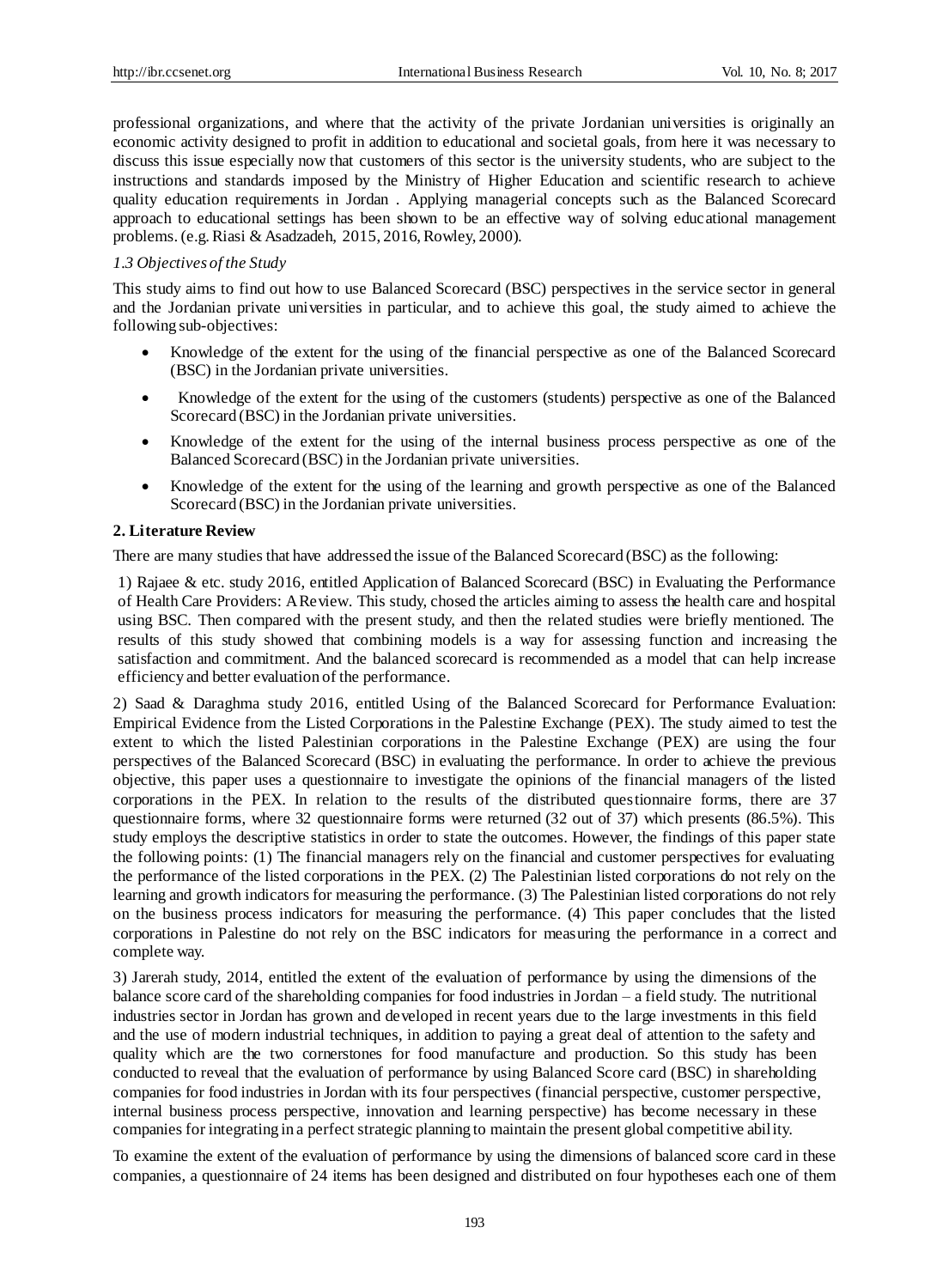handled one perspective of the four perspectives of BSC.

The study has concluded that the shareholding companies for food industries in Jordan use financial and nonfinancial performance measures to evaluate their performance and these measures are related to financial perspective ,customer perspective, internal business process perspective, innovation and learning perspective with referring to that the perfect use of this card has been amorphous.

4) Bernard M., Alexandru S., and Jeannette. C. study, 2012, entitled "Time Evolution Analysis And Forecast Of Key Performance Indicators In A Balanced Scorecard" .This study aimed to develop a comprehensive framework linking the Balanced Scorecard model with the entrance to the structural balance (structural) (SEM) to support modern strategic indicators of financial and non-financial concept so as to achieve better management and control common performance and accordingly comprises the several basic concepts of the proposed framework, including: over the performance evaluation using the emphasis on key performance indicators and its relation with the actual objectives of the company. Converting the current strategy to model cause and effect can be directed and controlled by using key performance indicators, and therefore, this model works to achieve integration and better communication and long-term management and be able to show politics long circuit predictive of the company.

5) Lucianetti Lorenzo study 2010, entitled "The impact of the strategy maps on balanced scorecard performance". The purpose of this paper is to examine the balanced scorecard (BSC) adoption experience amongst organisations in connection with the strategy map design. Using survey data from managers of 91 Italian organisations the paper seeks to verify whether the development of the strategy maps affects BSC performance and in turn business results. Evidence shows that benefits coming from BSC usage are considerably lower for those organisations who have not implemented this model in connection with the design of an appropriate strategy map. The implications for managers appears very interesting given that the lack of development of strategy maps related to the BSC model seems to not only substantially decrease its perceived expected benefits, but also decreases the organisation's overall competitiveness.

6) Barbara Bigliardi and Eleonora Bottani study, 2010, entitled "Performance measurement in the food supply chain: a balanced Scorecard approach". This study aimed to develop a set of key performance indicators embodied in the Balanced Scorecard (BSC) in order to measure the performance of companies in the food industry. I have been to validate the Balanced Scorecard developed by a group of specialists who work in the food industry has been applying the model to the two companies that operated in the food industry expert model, and proven results of the study detailed most of the proposed key performance indicators of the health of the Balanced Scorecard, which can be considered suitable for use model as a tool in the food industry companies. The study also showed the concept of education and growth represents an exception in this regard was observed some different results.

7) Al-Khatatneh Waheed R. and Al-Sa'aydeh Mansour I., study (2009), entitled "The level of Awareness of Jordanian Industrial Public Companies' Managers of the Significance of the Non-Financial Perspectives (Measures) of the Balanced Scorecards (BSC) in Evaluating The Performance of their Companies". The objective of this study is to measure the level of awareness of Jordanian industrial public companies' managers of the significance of the non-financial perspectives (measures) of the Balanced Scorecards (BSC) in evaluating the performance of their companies.

For this purpose, a 38-item questionnaire was designed to enable the researches to test the three main hypothesis of the study.

The first main hypothesis, however, consists of three sub-hypotheses; each one focuses on a single non-financial perspective of the BSC, namely the customer, the internal process and the learning and development perspectives.

Using the appropriate statistical tests (the one sample t-test and the ANOVA F test), the main results of the study turn out to be:

**A**. Jordanian industrial public companies' managers (individually) are highly aware of the significance of the non-financial measures of the Balanced Scorecard when evaluating the performance of their companies.

**B.** Industrial companies' managers do not overall realize the importance of using the Balanced Scorecard model overall when evaluating the performance of their companies.

**C.** There are no differences in awareness of the significance of the non-financial perspectives of the BSC related to managers' age, experience or academic qualifications.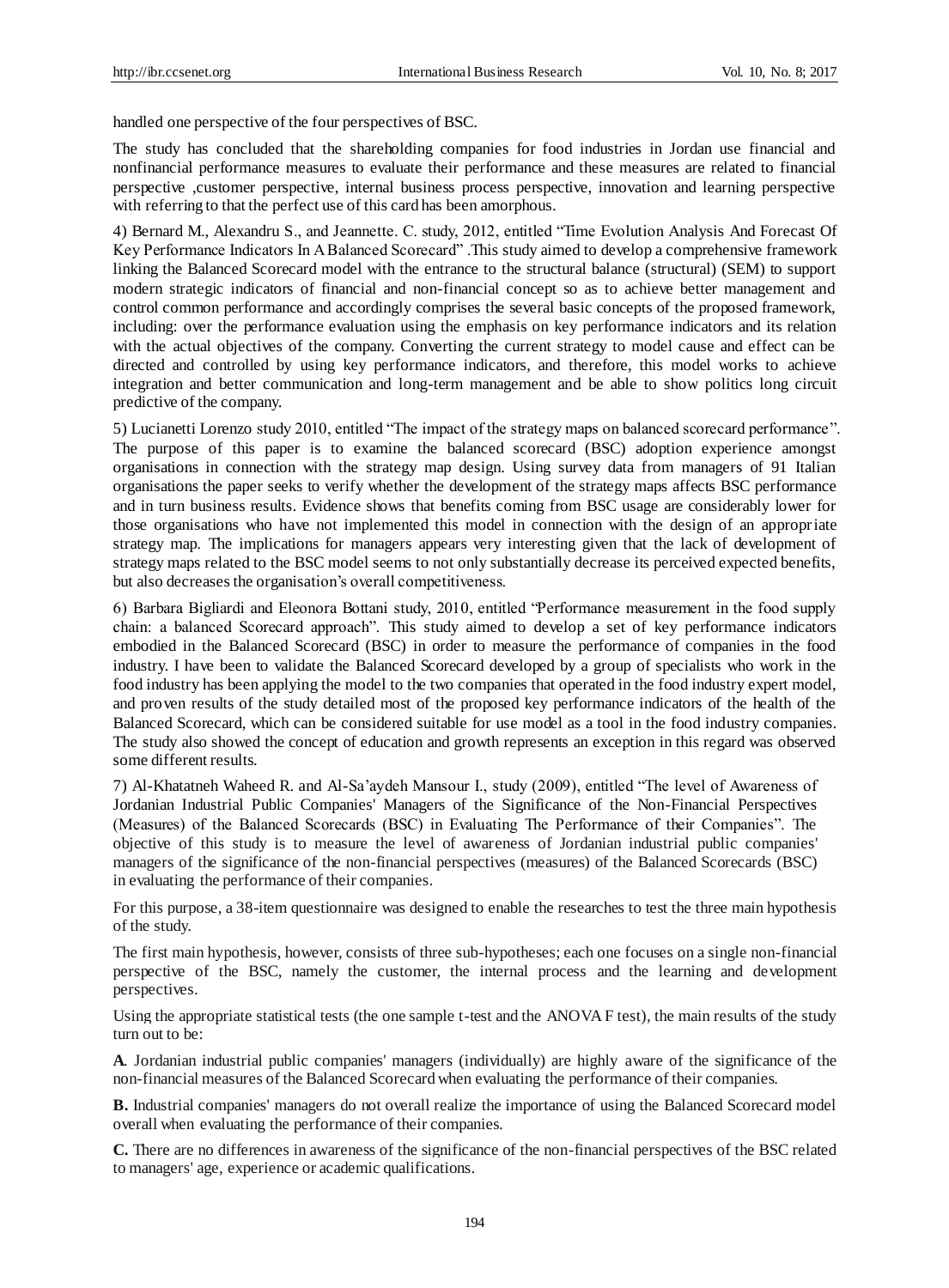Based on the above results of the study, several recommendations were developed; the main one is that it is necessary to adopt the proposed Balanced Scorecard model by the managers of Jordanian industrial public companies in order to tie together the strategic plans, performance evaluation techniques and goals of the company.

8) Ax & Bjornenak study, (2005), entitled " Bundling and Diffusion of Management According in Sweden". This study was to determine the prevalence of balanced goals between Swedish companies card model, and through the test the use of more than one model of the card, and the researcher suggested that changes and accounting developments are the result of clarification and use operations, and deploy innovations of modern management accounting ideas and different methods help the process of using renovations, and benefit from, and to suit the specific region or company situation and balanced Scorecard (BSC (as a method of accounting administrative interview can be published in Sweden with modifications to it.

## *2.1 What Distinguishes this Study?*

Previous studies have focused on the following:

- Evaluate of the performance of the food industry public shareholding companies in Jordan using the Balanced Scorecard dimensions Rating (financial perspective, customer perspective, internal operations perspective, and learning and growth perspective.) in the food industry public shareholding companies in Jordan.
- The extent of the ability to the managers in the Jordanian public shareholding companies to use the standards for the non-financial card balanced evaluation of performance goals.
- Develop a set of key performance indicators embodied in the Balanced Scorecard (BSC) in order to measure the performance of companies in the food industry.

The current study has come to focus on the extent of use of the service sector of the Balanced Score Card (BSC) in general and the Jordanian private universities in particular. The current study looking at all perspectives of the Balanced Scorecard (BSC) (financial perspective, the customers (students) perspective, internal business processes perspective, and learning and growth perspective).

## *2.2 Hypothesis of the Study*

**H0**: No use of the Balanced Scorecard (BSC) perspectives in the Jordanian private universities. To test this hypothesis we structured the sub-hypothesis as the following:

**H0<sup>1</sup>** : No use of the financial perspective as one of the Balanced Scorecard perspectives in the Jordanian private universities.

**H0<sup>2</sup>** :No use of the customers (students) perspective as one of the Balanced Scorecard perspectives in the Jordanian private universities.

**H0<sup>3</sup>** : No use of the internal operations perspective as one of the Balanced Scorecard perspectives in the Jordanian private universities.

**H0<sup>4</sup>** : No use of the learning and growth perspective as one of the Balanced Scorecard perspectives in the Jordanian private universities.

#### *2.3 Theoretical Framework*

There is a trend in the companies to adopt modern methods of performance evaluation, called the methods of measurement and evaluation of the comprehensive performance, these methods are based on the use of financial and non-financial measures to evaluate the performance (Abu Fideh, 2006).

Kaplan and Norton identified the (BSC) as a sequential series of goals and standards to each depends on the others and is supported by, and what is follow that of actions and measures. (Kaplan and Norton, 1996).

Jackson and Sawyers indicated to the (BSC) that is a methodology to measure the performance uses a set of financial and non-financial measures related success factors important to the company, integrates financial and non-financial performance measures, and this approach helps the management to keep the successful factors of the company. (Jackson and Sawyers, 2001).

But Gering and keith identified the (BSC) as a tool used to transport and deliver strategy of a company to the units and administrative levels to measure the effect on those units, and also Their use so as to ensure the achievement of targeted results, including support from the strength of the facility and its competitive position by providing a tool for the implementation of the strategy and accountability for the targeted results. (Gering and Keith, 2000).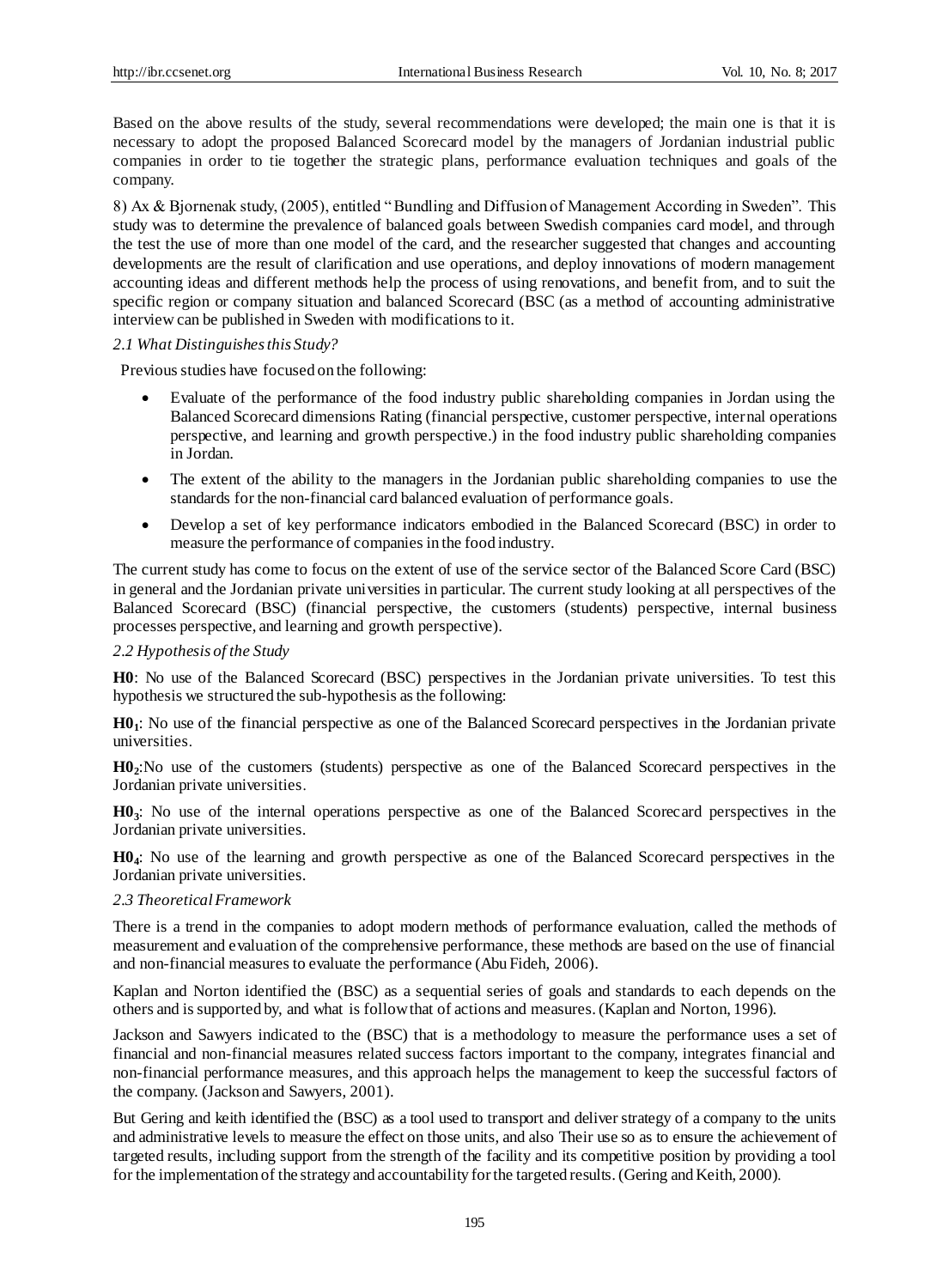# 2.3.1 The Balanced Scorcad (Kaplan And Atkinson, 1998)

## First: Financial perspective

The Balanced Scorecard retains the financial perspective since financial measures are valuable in summarizing the readily measurable economic consequence of actions already taken. Financial performance measures indicate whether the company's strategy, implementation, and execution are contributing to bottom-line improvement. Financial objectives typically are related to profitability-measured, for example, by operating income, return-on-capital employed, or more recently, economic value added. Alternative financial objectives can be rapid sales growth or generation of cash flow.

To succeed financially, how should we appear to our shareholders?

| To succeed financially, how should we appear to our shareholders? FINANCIAL |  |                                         |  |  |
|-----------------------------------------------------------------------------|--|-----------------------------------------|--|--|
|                                                                             |  | Objectives Measures Targets Initiatives |  |  |
| i san di Circle in su Dancos stiris                                         |  |                                         |  |  |

#### Second: Customer Perspective

In the customer perspective of the Balanced Scorecard, managers identify the customers and market segments in which the business unit will compete and the measures of the business unit's performance in these targeted segments. The customer perspective typically includes several core generic measures of the successful outcomes from a well-formulated and implemented strategy. The core outcome measures include customer satisfaction, customer retention, new customer acquisition, customer profitability, and market and account share in targeted segments.

#### **Financial Objectives**



Core Outcome Drivers and Internal Business Process Measures

Third: Internal Business process Perspective

The internal business process measures are focused on the internal process that will have the greatest impact on customer satisfaction and achieving the organization's financial objectives.

Fourth: Learning and Growth Perspective

The fourth Balanced Scorecard perspective, learning and growth, identifies the infrastructure that the organization must build to create long-term growth and improvement. The customer and internal business process perspective identify the factors most critical for current and future success. Business are unlikely to be able to meet their long-term targets for customers and internal process using today's technologies and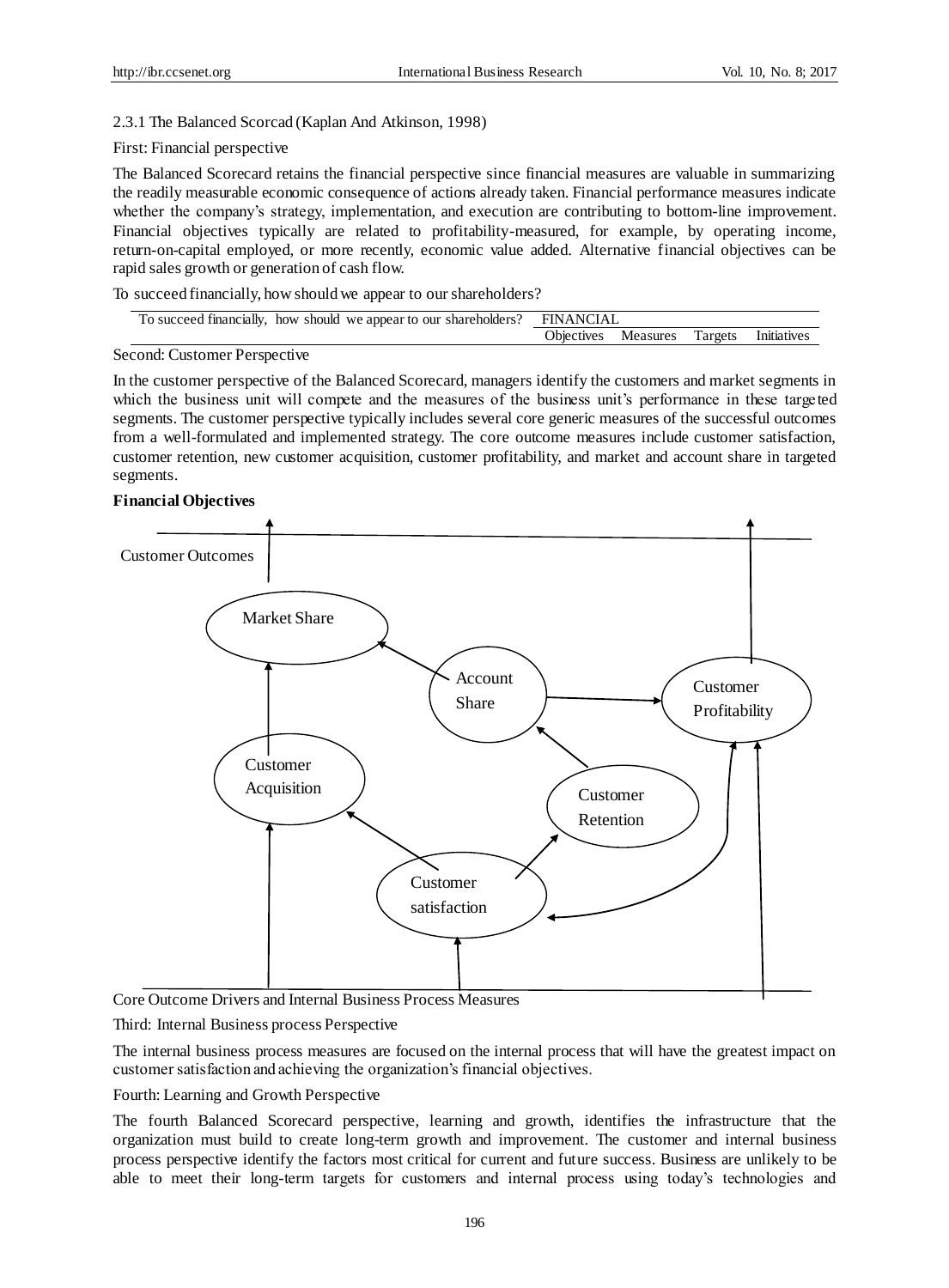capabilities. Also, intense global competition requires that companies continually improve their capabilities for delivering value to customers and shareholders.

It has been presented of the perspectives for the Balanced Scorecard (BSC), we note that, there are a financial and non-financial measures, which helps in the relationship between operational and strategic directions for the company, because the linking between the strategic objectives and goals on short-term, which affects positively on the financial perspective of the company.

The determination of performance standards is one of the parts to achieve and implement of the strategy (Simons, 2000) by two sides:

First: determine the acts and activities are required which are located in the lower level of the performance standards.

Second: set goals and identify the plans that are located in the top level of the performance standards.

So these measures are considered a link between goals and plans from side, and on the other side between the achieved activities and which is necessary to achieve these goals and plans.

Kaplan and Norton suggest four steps to implement the Balanced Scorecard (BSC):(Kaplan and Norton, 1996).

- 1. Clarify and translate the vision and strategy for the company.
- 2. Linking the strategic objectives of the company with the goals of the departments in the company through the organizational structure.
- 3. Set the plans and objectives for the administrative departments in the company.
- 4. Make feedback for the strategy of the company.

#### **3. Statistical Analysis and Hypothesis Testing**

## *3.1 The Study Population and Sample*

The population of the study consists of accountants and financial workers in the Jordanian private universities of (20) University according to the annual statistical report of higher education for the year 2014, a number of (48) were distributed randomly to this community, the researcher retrieved (42) questionnaire, representing (87.5%) of the population which is acceptable and valid for statistical analysis ratio. Annex No. (1) Shows the study population according to the annual statistical report of higher education until the year 2014.

| Table 1. The names of the universities and the establish year of each one |  |
|---------------------------------------------------------------------------|--|
|---------------------------------------------------------------------------|--|

| No. | University Name                                                 | Year established |
|-----|-----------------------------------------------------------------|------------------|
|     | Jordan Applied University College of Hotel and Tourism Sciences | 1980             |
| 2   | Philadelphia University.                                        | 1989             |
| 3   | Jordan Academy of Music.                                        | 1989             |
| 4   | Arab Academy for Banking and                                    | 1989             |
|     | Financial Sciences.                                             |                  |
| 5   | Amman National University.                                      | 1990             |
| 6   | Zarka Private University.                                       | 1990             |
|     | Al-Zaytoonah Jordanian private University.                      | 1990             |
| 8   | Sciences Applied private University.                            | 1991             |
| 9   | Al-Isra Private University.                                     | 1991             |
| 10  | Petra University.                                               | 1991             |
| 11  | Princess Sumaya University for Technology.                      | 1991             |
| 12  | Jerash University.                                              | 1992             |
| 13  | Irbid National University.                                      | 1992             |
| 14  | Educational Sciences Faculty.                                   | 1993             |
| 15  | Amman Arab University.                                          | 1997             |
| 16  | Arab Open University.                                           | 2002             |
| 17  | Middle East University for Higher Studies.                      | 2005             |
| 18  | Jadara University for Higher Studies.                           | 2005             |
| 19  | Ajloun National Private University.                             | 2008             |
| 20  | Madaba private University.                                      | 2009             |

**Source**: The Hashemite Kingdom of Jordan, the Ministry of Higher Education and Scientific Research, 2014.

*3.2 The Study Tool*

The questionnaire is a tool that relied upon to test the hypotheses of the study, the questionnaire consisted of two main sections:

**Section I**: special demographic characteristics of the study population in terms of age and educational qualification, scientific specialization, function, and the number of years of experience.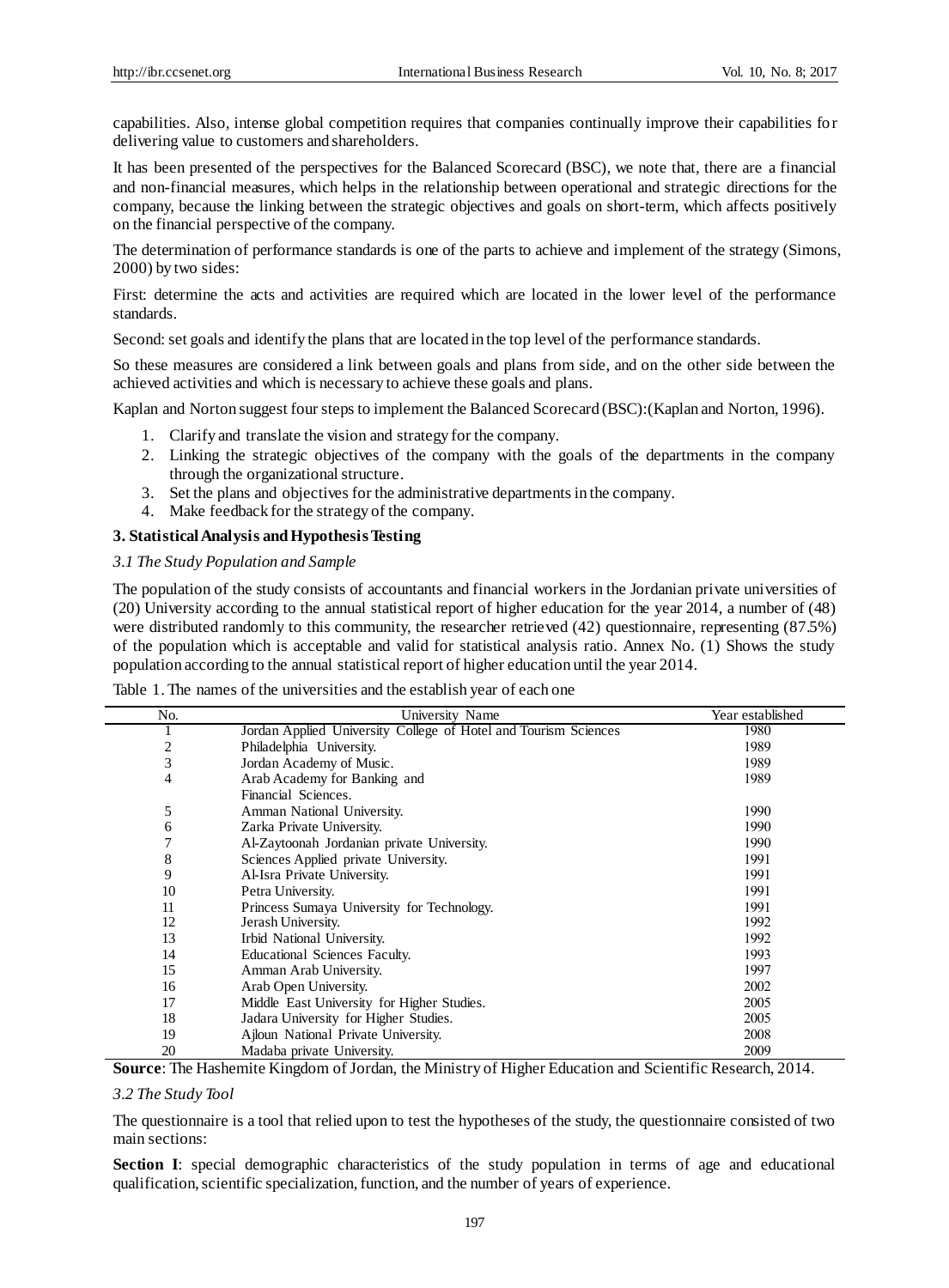**Section II**: contained questions regarding the testing of the hypotheses of the study, Likert scale was adopted to answer specific questions regarding the study variables, were it consisted of five degrees, as in the following Table 2:

Table 2. The Table Shows the Degrees Distributed on the Questions of the Questionnaire

|        |         | <b>Strongly agree</b> | Agree | Neutral | <b>Disagree</b>              | <b>Strongly</b><br><b>Disagree</b> |
|--------|---------|-----------------------|-------|---------|------------------------------|------------------------------------|
|        | Degrees |                       |       |         |                              |                                    |
| $\sim$ |         | .                     |       |         | .<br>$\sim$ $\sim$<br>$\sim$ | .                                  |

The means and standard deviations were also calculated and handled according to the following order (2.33 and below low), (2.34 - 3.66 Mean), (3.67 or above is high). And this measure has been calculated according to the following equation:

(The upper limit (5) - the minimum (1)) / Number of categories (3) = (1.333). Then add this to the final output of each category. As shown in Table No. 2 (following): (Sekaran,2010).

#### *3.3 Statistical Methods Used*

The data analysis was done using statistical data analysis software (SPSS), and the following statistical methods were used:

A - Cronbach's alpha test to test the reliability of the study tool.

B - Descriptive statistics through the use of the following: Frequencies, Percentages, Means, The standard deviations.

C - One-Sample t-test, to test Hypotheses of the study and test whether there is a statistically significant difference between the arithmetic mean of the hypotheses and the mean measurement tool, and thus judge the sample opinion about assumptions.

## *3.4 Testing the Validity and Reliability of the Study Tool*

The arbitration of the questionnaire was done by a number of professors, academics and a number of workers in financial departments in the Jordanian private universities to ensure harmony and objectiveness of the study questions for foreign credibility, with respect to the internal credibility, the Cronbach's Alpha test was selected to measure the degree of internal consistency, as shown in Table 3 that the reliability coefficient value for each study axes of (0.760) with a high value of the ratio accepted the (0.60), demonstrating the reliability of the study tool and the high internal consistency between its paragraphs.

Table 3. Cronbach's Alpha coefficient of stability of the study

|            | Areas                          | Ouestion Number | Alpha<br>Value | Results |  |
|------------|--------------------------------|-----------------|----------------|---------|--|
|            | Combined<br>All Studv<br>Areas |                 | 738            | High    |  |
| $\sqrt{2}$ | $\sim$                         |                 |                |         |  |

## *3.5 Analyzing the Demographic Characteristics of the Study Sample*

Table 4 relates to the demographic characteristics of the study sample in terms of: job nature, age, years of experience, qualification, and academic specialization. The questionnaires showed that retrieved the demographic characteristics of the study sample were as follows: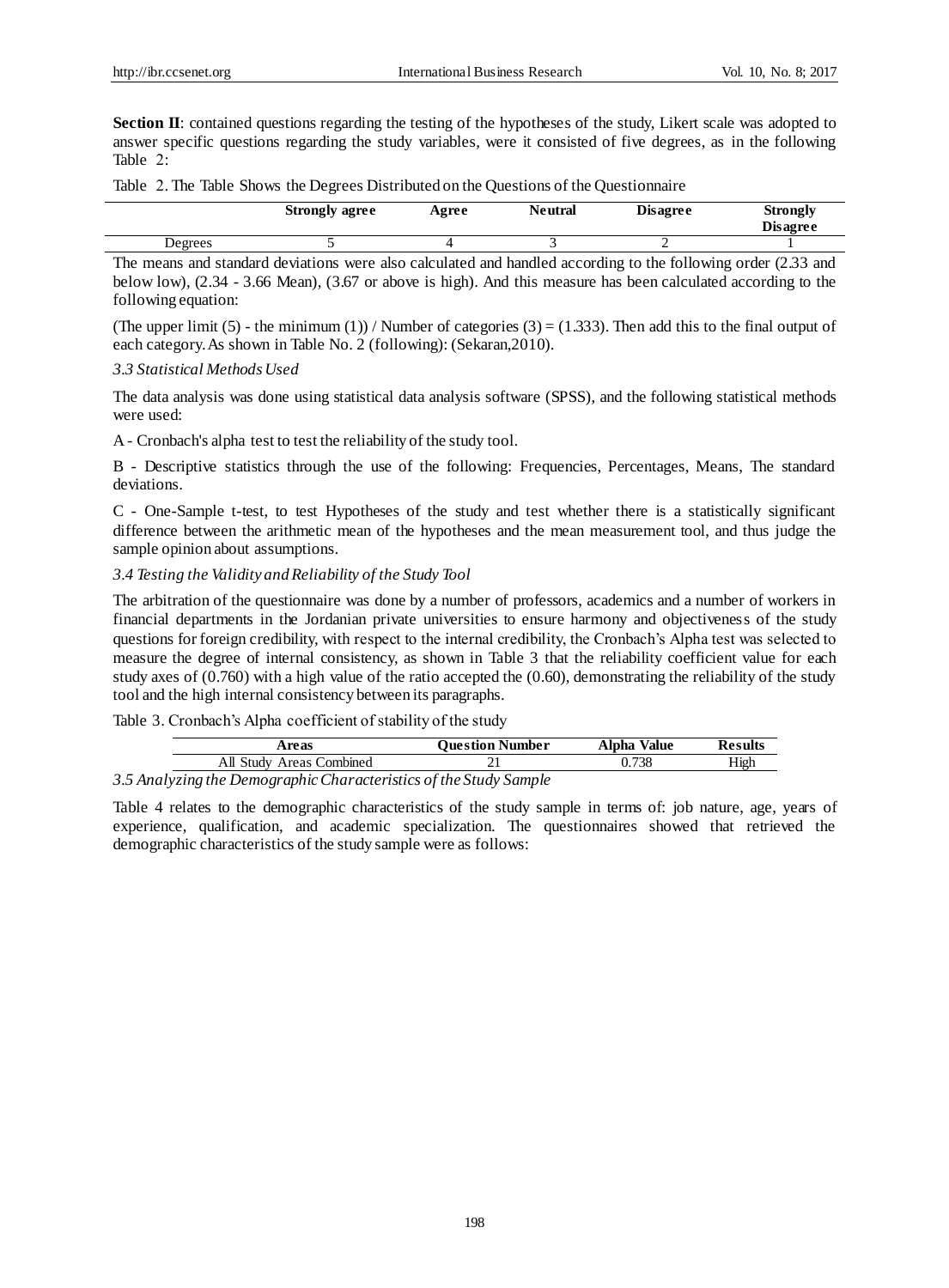| <b>Description</b>  | Category                                                                                                                                                                                                                                                                                                                                                                                                           | <b>Frequency</b> | <b>Percentage</b> |
|---------------------|--------------------------------------------------------------------------------------------------------------------------------------------------------------------------------------------------------------------------------------------------------------------------------------------------------------------------------------------------------------------------------------------------------------------|------------------|-------------------|
|                     | Less than 30                                                                                                                                                                                                                                                                                                                                                                                                       | 5                | 12%               |
|                     | $31 - 40$ Years                                                                                                                                                                                                                                                                                                                                                                                                    | 17               | 40%               |
|                     | 41-50 Years<br>15<br>5<br>51 years old and more<br><b>Total</b><br>42<br>8<br>Left than 5 years<br>13<br>$6-10$ years<br>18<br>$11-15$ years<br>3<br>More than 15 years<br>42<br><b>Total</b><br>Less than bachelors<br>5<br>30<br>Bachelor's degree<br>Master's degree<br><b>PHD</b><br>0<br><b>Total</b><br>42<br>Financial Manager<br>5<br>3<br>Assistance of Financial Manager<br>7<br><b>Internal Auditor</b> | 36%              |                   |
| Age                 |                                                                                                                                                                                                                                                                                                                                                                                                                    |                  | 12%               |
|                     |                                                                                                                                                                                                                                                                                                                                                                                                                    |                  | %100              |
|                     |                                                                                                                                                                                                                                                                                                                                                                                                                    |                  | 19%               |
|                     |                                                                                                                                                                                                                                                                                                                                                                                                                    |                  | 31%               |
| Years of Experience |                                                                                                                                                                                                                                                                                                                                                                                                                    |                  | 43%               |
|                     |                                                                                                                                                                                                                                                                                                                                                                                                                    |                  | 7%                |
|                     |                                                                                                                                                                                                                                                                                                                                                                                                                    |                  | %100              |
|                     |                                                                                                                                                                                                                                                                                                                                                                                                                    |                  | 12%               |
|                     |                                                                                                                                                                                                                                                                                                                                                                                                                    |                  | 70%               |
|                     |                                                                                                                                                                                                                                                                                                                                                                                                                    |                  | 18%               |
| Qualification       |                                                                                                                                                                                                                                                                                                                                                                                                                    |                  | 0%                |
|                     |                                                                                                                                                                                                                                                                                                                                                                                                                    |                  | %100              |
|                     |                                                                                                                                                                                                                                                                                                                                                                                                                    |                  | 12%               |
|                     |                                                                                                                                                                                                                                                                                                                                                                                                                    |                  | 7%                |
|                     |                                                                                                                                                                                                                                                                                                                                                                                                                    |                  | 16%               |
| <b>Job Nature</b>   | Accountant                                                                                                                                                                                                                                                                                                                                                                                                         | 16               | 38%               |
|                     | <b>Accountant of Students</b>                                                                                                                                                                                                                                                                                                                                                                                      | 10               | 25%               |
|                     | Other Financial Job                                                                                                                                                                                                                                                                                                                                                                                                |                  | 2%                |
|                     | <b>Total</b>                                                                                                                                                                                                                                                                                                                                                                                                       | 42               | %100              |

#### Table 4. Table shows The Demographic Characteristics of The Study Sample

Table 4 shows that the highest percentage in the age featured group (31-40 years) achieved a ratio of (40%), the age group fit to this work is category that is consistent with years of experience, which was the highest in the category (11-15 years) occupied proportion (43%), and this enhances the credibility of the response, but with regard to qualification feature, those who got bachelor's degree category of the highest percentages in terms of (70%), because the majority of financial workers are trying to get professional certifications more than academic degrees, regarding of the job nature, the accountant's function category reaching (38%), and this is normal because most of the workers in financial circles they Accountants and are engaged in the profession of specialized accounting, while other functions are occupied by percentages as low as shown above and this gives credence to the responses.

#### *3.6 Main Study Hypothesis Testing*

**H0:** There is no commitment to the requirements of corporate governance to raise the performance of the financial departments in the Jordanian private universities.

To test the hypothesis of the study will there will be sub-hypotheses relating to the requirements of the Corporate Governance test as the following:

#### **The First Sub-Hypothesis Test:**

**H0<sup>1</sup> :** No use of the financial perspective as one of the Balanced Scorecard perspectives in the Jordanian private universities.

To test this hypothesis has been collected data analysis and the results were as in Table 5:

Table 5. Means and Standard Deviations of the Paragraphs of The First Area

| No. | <b>Paragraphs</b>                                                                                                                    | Mean   | <b>Standard</b><br><b>Deviation</b> | Degree of<br>Agreement |
|-----|--------------------------------------------------------------------------------------------------------------------------------------|--------|-------------------------------------|------------------------|
| 1.  | working to increase operating revenue by<br>The university is<br>increasing the number of students and through raising the capacity. | 4.4286 | 0.50087                             | High                   |
| ۷.  | The university is always working to attract students from outside<br>Jordan.                                                         | 4.1905 | 0.39744                             | High                   |
| Í.  | The university is working to improve the cost structure (review the<br>cost of the student).                                         | 3.6429 | 0.57685                             | Mean                   |
| 4.  | The University uses existing assets by high efficiently.                                                                             | 3.6905 | 0.60438                             | High                   |
|     | Paragraphs (1-4) related to the financial perspective.                                                                               | 3.9881 | 0.24664                             | High                   |

It can be seen from Table (5) that the degree of approval was high for most paragraphs – exception paragraph No. 3 was 3.6429- of the domain ranging from (3.6905 - 4.4286) and a standard deviations that ranged between (0.60438 - 0.50087), and with an arithmetic mean in total of 3.9881 representing a high degree of approval, while the standard deviations stated a degree of difference between the answers which means a difference of opinion and thus the reliability of the answers. The first sub-hypothesis was tested using the T test, sample results were as in the following table: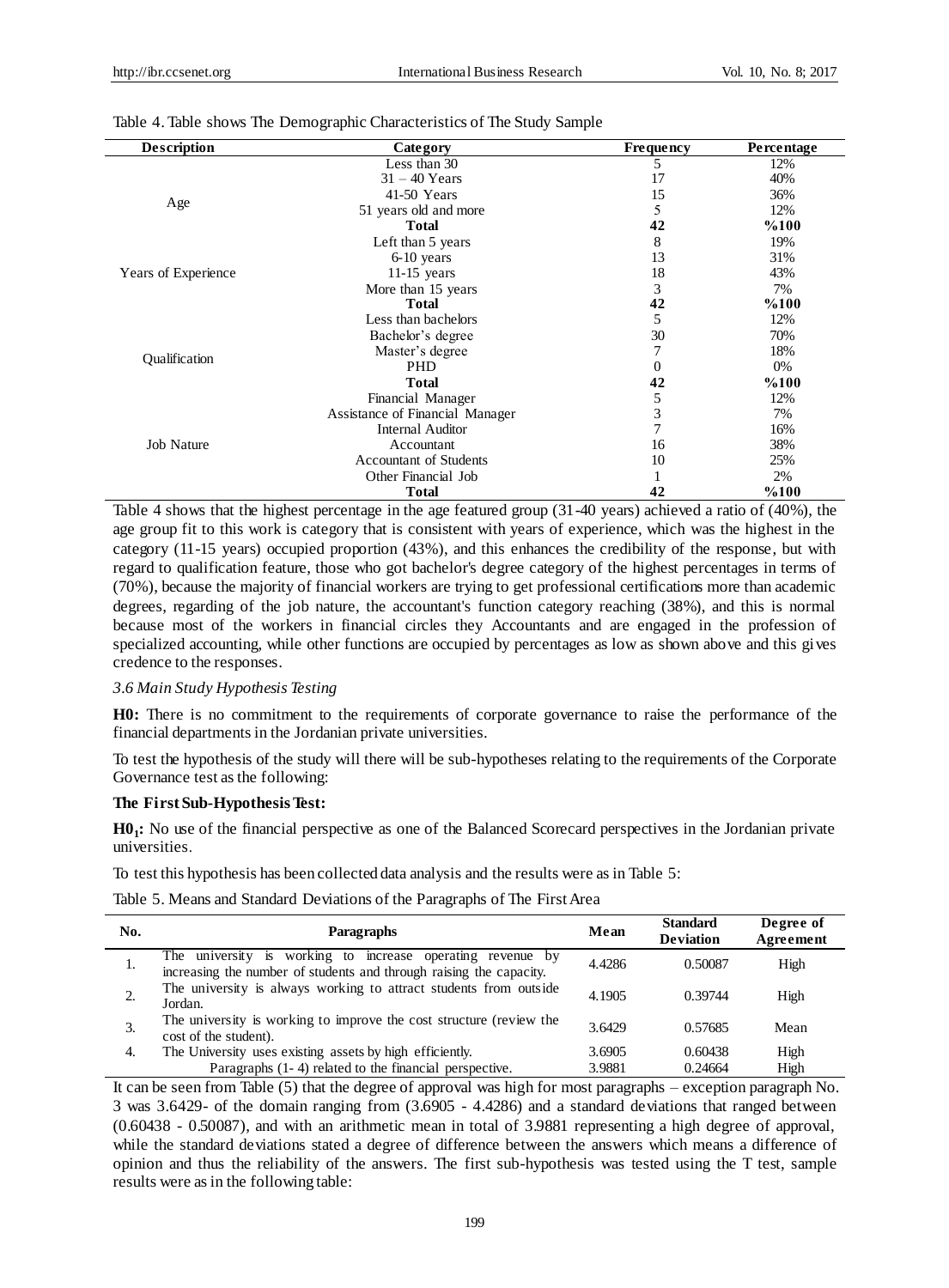#### Table 6. One Sample T-test to Test TheFirst Sub-Hypothesis

| `alculate<br>value | Freedom<br>De ore e<br>0t | $_{\rm fCT}$<br>$\alpha v \alpha$<br>мо | - Kesult                                           |
|--------------------|---------------------------|-----------------------------------------|----------------------------------------------------|
| 104.792            |                           | 0.000                                   | $-$<br>H <sub>0</sub><br>Nihilis m<br>0Ť<br>ection |

It can be seen from Table (6) that the value of T calculated at the Mean default (3) equals to (104.792) and of statistical terms  $(0.000)$ , a statistically significant value at the level of significance less than  $(0.05)$ , which means rejection of the null hypothesis, No use of the financial perspective as one of the perspectives of the Balanced Scorecard in the Jordanian private universities, and accept the alternative hypothesis, which that say there is using of the financial perspective as one of the perspectives of the Balanced Scorecard in the Jordanian private universities.

# **The Second Sub-Hypothesis Test**

H0<sup>2</sup> : No use of the customers (students) perspective as one of the Balanced Scorecard perspectives in the Jordanian private universities.

To test this hypothesis collected data was analyzed and the results were as in Table 7:

Table 7. Means and Standard Deviations of the Paragraphs of the Second Area

| No. | Paragraphs                                                                                                          | Mean    | <b>Standard</b><br><b>Deviation</b> | Degree of<br>Agreement |
|-----|---------------------------------------------------------------------------------------------------------------------|---------|-------------------------------------|------------------------|
|     | The university is working to provide students by<br>supplies<br>(extracurricular activities Supplies) periodically. | 3.04776 | 0.93580                             | Low                    |
| 6   | The university is working to follow up on complaints of students<br>through different ways.                         | 2.5238  | 0.67130                             | Low                    |
|     | The university is working on a follow-up students after graduation in<br>order to give the Promotional League.      | 1.4048  | 0.70051                             | Low                    |
| 8   | The university is constantly working to attractive the largest possible<br>number of new students.                  | 3.0238  | 2.97541                             | Low                    |
| 9   | The university works feedback about the services provided to the<br>students.                                       | 2.8571  | 0.47223                             | Low                    |
| 10  | The university studies the needs of community to open new<br>specializations.                                       | 2.3571  | 0.85029                             | Low                    |
|     | Paragraphs (5-10) related to the customer perspective.                                                              | 2.5712  | 0.53773                             | Low                    |

It can be seen from Table (7) that the degree of approval was low for all paragraphs of the domain ranging from  $(1.4048 - 3.04776)$  and the standard deviations ranged between  $(0.47223 - 2.97541)$ , and with an arithmetic mean of the total 2.5712 represents the degree of low approval, while the standard deviations stated degrees of difference between the answers which means a difference of opinion and thus the reliability of the answers. The second sub-hypothesis was tested using T test, sample results were as in the following table:

Table 8. One Sample T-test to Test The Second Sub-Hypothesis

|        |        | value |       | Degree | of Freedom |  | $\alpha$ val | f SIG.<br>ω1 |        | Kesult                             |                 |
|--------|--------|-------|-------|--------|------------|--|--------------|--------------|--------|------------------------------------|-----------------|
|        | 30.988 |       |       |        |            |  |              | 0.000        | .ccent | <b>A 751 515</b><br>Nihilism<br>ΟĪ | H <sub>02</sub> |
| $\sim$ | $\sim$ |       | _____ |        | $\sim$ $-$ |  | $ -$         | .            |        |                                    |                 |

It can be seen from Table (8) that the value of T calculated at the Mean default (3) equals to (30.988) and the Means all of the paragraphs was 2.5712 and this is less than the Mean default, so we will accept the null hypothesis, No use of the customers perspective as one of the perspectives of the Balanced Scorecard in the Jordanian private universities.

## **The Third sub-hypothesis Test:**

H0<sup>3</sup> : No use of the internal operations perspective as one of the Balanced Scorecard perspectives in the Jordanian private universities. To test this hypothesis, collected data was analyzed and the results were as in Table (9) as following:

Table 9. Means and Standard Deviations of the Paragraphs of the Third Area

| No. | Paragraphs                                                                                                                                                                             | Mean   | <b>Deviation</b> | Degree of<br>Agreement |
|-----|----------------------------------------------------------------------------------------------------------------------------------------------------------------------------------------|--------|------------------|------------------------|
| 11  | The university implements the best standards to maintain the quality<br>of services provided to students.                                                                              | 3.1190 | 0.63255          | Low                    |
| 12  | The university interests in develop of the administrative work systems<br>and the use of information technology.                                                                       | 2.0714 | 0.94721          | Low                    |
| 13  | There is cooperation between the deanships colleges and departments<br>of various departments in the university (such as the Department of<br>Registration and financial Department,). | 4.2619 | 0.44500          | High                   |
| 14  | There is an amount in the budget of the university for research and<br>development.                                                                                                    | 1.4524 | 0.88902          | Low                    |
| 15  | The University solves the problems that appear on the educational<br>services provided to students.                                                                                    | 1.8095 | 0.70670          | Low                    |
|     | Average                                                                                                                                                                                | 2.5429 | 0.52132          | Low                    |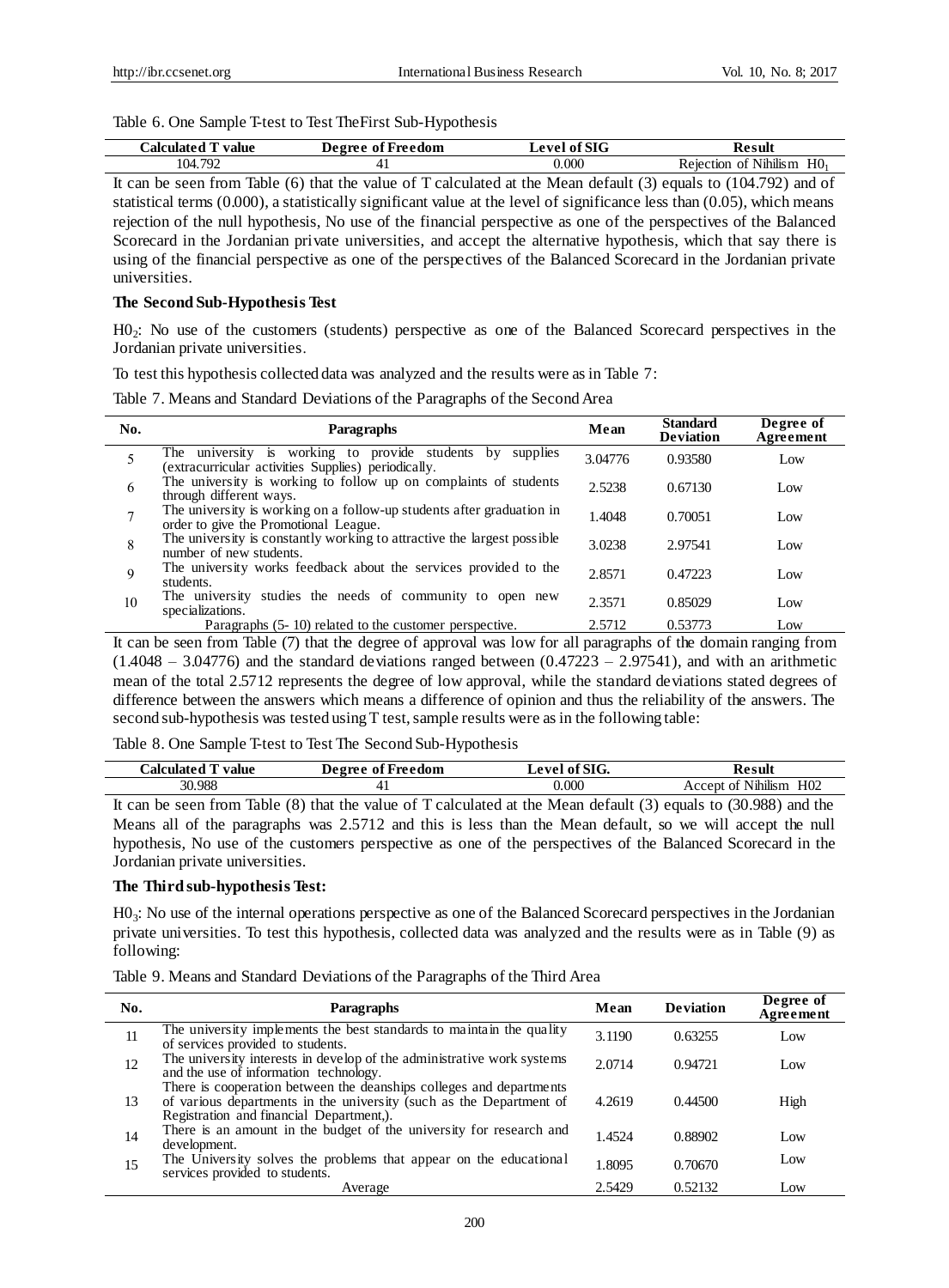It can be seen from Table (9) that the degree of approval was low for all paragraphs of the domain ranging from  $(1.4524 - 3.1190)$  and the standard deviations ranged between  $(0.88902 - 0.63255)$ , exception paragraph No. (13) the mean was (4.2619) and the standard deviations (0.44500), with an arithmetic mean of the total 2.5712 represents the degree of low approval, while the standard deviations stated degrees of difference between the answers which means a difference of opinion and thus the reliability of the answers. The third sub-hypothesis was tested using T test sample results were as in the following table:

The third sub-hypothesis was tested using T test, sample results were as in the following table:

Table 10. One Sample T-test to Test the Third Sub-Hypothesis

| <b>Calculot</b><br>value | Freedom<br>Jegree<br>-of | $\mathbf{r}$ CTM<br>$\alpha$ val<br>м | 'esuh<br>м                                                    |
|--------------------------|--------------------------|---------------------------------------|---------------------------------------------------------------|
| 1.611                    |                          | 0.000                                 | H <sub>03</sub><br>$-$<br>$\cdots$<br>Nihilism<br>0Ť<br>ecent |

It can be seen from Table (10) that the value of T calculated at the Mean default (3) equals to (31.611) and the Means all of the paragraphs was 2.5429 and this is less than the Mean default, so we will accept the null hypothesis, No use of the internal operations perspective as one of the Balanced Scorecard perspectives in the Jordanian private universities.

#### **The Forth sub-hypothesis Test:**

H0<sup>3</sup> : No use of the learning and growth perspective as one of the Balanced Scorecard perspectives in the Jordanian private universities. To test this hypothesis, collected data was analyzed and the results were as in Table 10 as following:

| No. | <b>Paragraphs</b>                                                                                                             | Mean   | <b>Deviation</b> | Degree of<br>Agreement |
|-----|-------------------------------------------------------------------------------------------------------------------------------|--------|------------------|------------------------|
| 16  | The university is working to improve the technology used by updating<br>hardware and software.                                | 2.3571 | 0.57685          | Low                    |
| 17  | The University train new workers.                                                                                             | 2.2857 | 0.70834          | Low                    |
| 18  | The University train old workers to update their information.                                                                 | 2.0000 | 0.79633          | Low                    |
| 19  | The University offers incentives and rewards for innovation and<br>development.                                               | 2.0714 | 0.40682          | Low                    |
| 21  | The university is working to develop new educational services to<br>provide to the local community during a specified period. | 2.2857 | 0.55373          | Low                    |
| 21  | The university is interested morale of employees, both administrators                                                         | 2.1190 | 0.70546          | Low                    |
|     | and academics to increase the degree of belonging to the University.                                                          |        |                  |                        |
|     | Average                                                                                                                       | 2.1862 | 0.39676          | Low                    |

It can be seen from Table (10) that the degree of approval was low for all paragraphs of the domain ranging from  $(2.0000 - 2.3571)$  and the standard deviations ranged between  $(0.40682 - 0.79633)$ , with an arithmetic mean of the total 2.1862 represents the degree of low approval, while the standard deviations stated degrees of difference between the answers which means a difference of opinion and thus the reliability of the answers. The forth sub-hypothesis was tested using T test sample results were as in the following table

Table 11. One Sample T-test to Test the Third Sub-Hypothesis

| dalculated "<br>value | Degree of Freedom | of SIG<br>evel | Result                                        |
|-----------------------|-------------------|----------------|-----------------------------------------------|
| 35.709                |                   | 0.000          | .<br>H <sub>04</sub><br>of Nihilism<br>Accept |

It can be seen from Table (11) that the value of T calculated at the Mean default (3) equals to (35.709) and the Means all of the paragraphs was 2.1862 and this is less than the Mean default, so we will accept the null hypothesis, No use of the learning and growth perspective as one of the Balanced Scorecard perspectives in the Jordanian private universities.

#### **4. Conclusions and Recommendations**

In light of the data analysis and hypothesis testing, the study reached to many of the conclusions and recommendations as the following:

# *First: Conclusions:*

- 1. There is using of the Balanced Scorecard (BSC) perspectives in the Jordanian private universities partially, regarding of the financial perspective.
- 2. There is no using of the customers (students) perspective as one of the Balanced Scorecard perspectives in the Jordanian private universities. like this The university is not working on a follow-up students after graduation in order to give the Promotional League. also The university do not works feedback about the services provided to the students.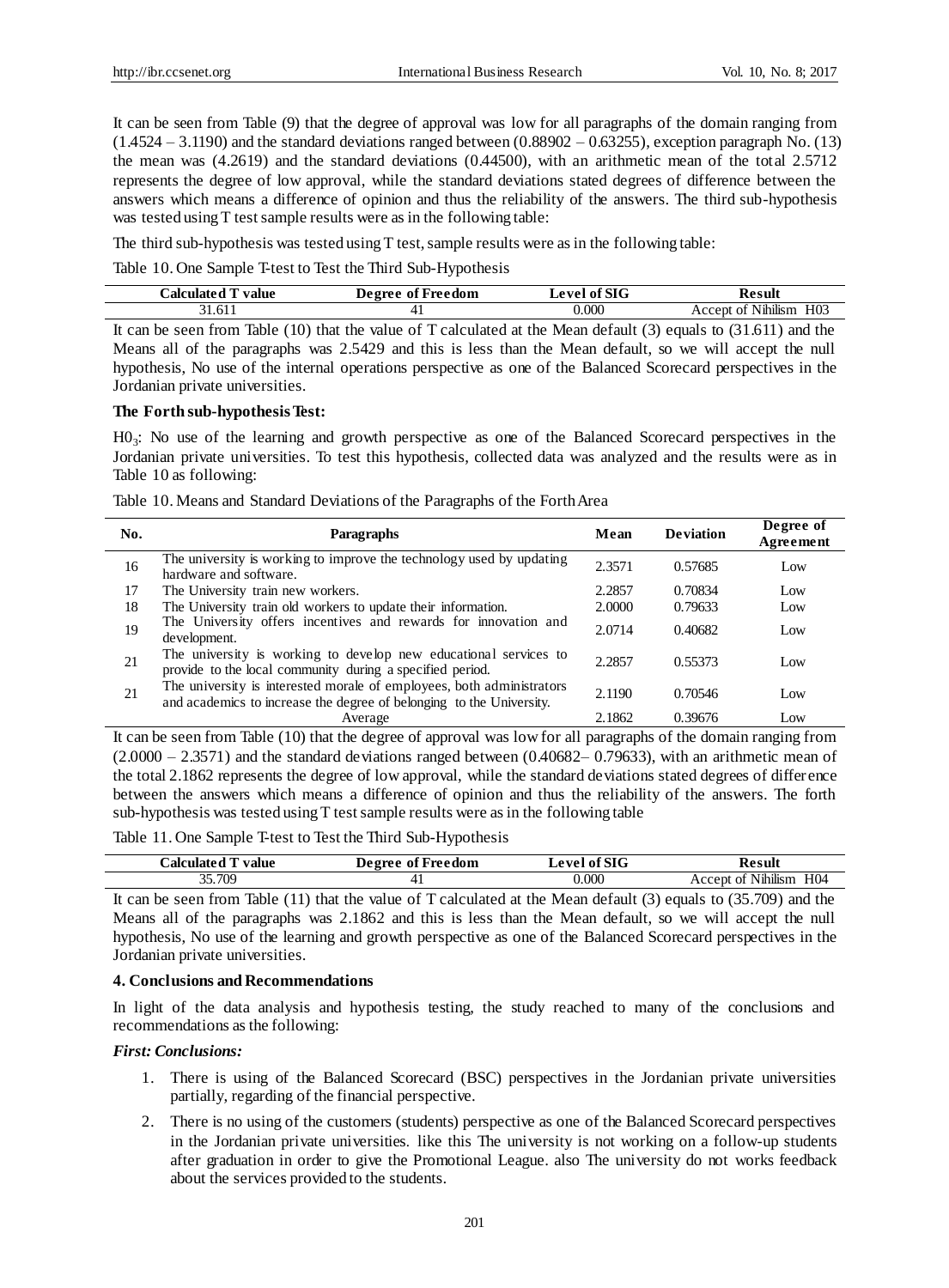- 3. There is no using of the internal operations perspective as one of the Balanced Scorecard perspectives in the Jordanian private universities. Like, The university interests in develop of the administrative work systems and the use of information technology. Also the university dose not interests in develop of the administrative work systems and the use of information technology, solves the problems that appear on the educational services provided to students, and There is not an amount in the budget of the university for research and development.
- 4. There is no using of the learning and growth perspective as one of the Balanced Scorecard perspectives in the Jordanian private universities. Like, The University dose not train old workers to update their information, also offers incentives and rewards for innovation and development.

#### *Second: Recommendations:*

- 1. The university has to work on a follow-up students after graduation in order to give the Promotional League.
- 2. The university has to work feedback about the services provided to the students.
- 3. The university has to interest in develop of the administrative work systems and the use of information technology.
- 4. The university has to interest in solve the problems that appear on the educational services provided to students.
- 5. The university has to put an amount in the budget of the university for research and development.

#### **References**

- Abu, F., & Marwan, M. A. (2006). Develop a balance system to measure the strategic performance in the Islamic banks. (Unpublished doctoral dissertation), The Arab Academy for Banking and Financial Sciences, Jordan.
- Al-Khatatneh, W. R., & Al-Sa'aydeh, M. I. (2009), The level of Awareness of Jordanian Industrial Public Companies' Managers of the Significance of the Non-Financial Perspectives (Measures) of the Balanced Scorecards (BSC) in Evaluating The Performance of their Companies*. Jordan Journal of Business Administrative*, *University of Jordan, Amman, 5*(1).
- Ax, C., & Bjornenak, T. (2005)*.* Bundling and Diffusion of Management According in Sweden. *Management Accounting Research, 16,* 1-20. https://doi.org/10.1016/j.mar.2004.12.002
- Barbara, B., & Eleonora, B. (2010). Performance Measurement in the food supply chain; a balanced Scorecard approach. *Emerald Group Publishing Limited, 28*(5), 249.
- Bernard, M., Alexandru, S., & Jeannette. C. (2012). Time Evolution Analysis And Forecast Of Key Performance Indicators In A Balanced Scorecard. *Global Conference on Business and Finance Proceeding, 7*(2), 568.
- Gering, M., & Keith,R. (2000)*.* Central beating' Financial Management, June, 32-33.
- Jackson, S., & Sawyers, R. (2001). Managerial Accounting A focus on Decision making, Harcourt College publishers.
- Jarerah*,* T. S. (2014). The extent of the evaluation of performance by using the dimensions of the balance score card of the shareholding companies for food industries in Jordan – a field study."*An International Refereed Research Journal "DIRASAT" University of Jordan, Amman, 41*(2), July 2014.
- Kaplan, R. S., & Atkinson, A. (1998). *Advanced Management Accounting*, Brd Edition, Prentice Hall, New Jersey.
- Kaplan, R. S., & Norton, D. P. (1996). Using the Balanced Scorecard as a Strategic Management System. *Harvard Business Review, 74*(10), 75-86.
- Kaplan, R. S., & Norton, D. P. (2001). Transforming the Balanced Scorecard from performance measurement to strategic management. *Accounting Horizons, 15*(1), 87-104. https://doi.org/10.2308/acch.2001.15.1.87
- Lucianetti, L. (2010). The impact of the strategy maps on balanced scorecard performance". Int. J. Business Performance Management. *Faculty of Economics, Department of Business Studies, University of Chieti and Pescara, 12*(1). https://doi.org/10.1504/IJBPM.2010.036040
- Rajaee, R., Fard, S. M. A. M., Farzam, A., Ghamari, F., Kalhor, R., & Gholami, S. (2016). Application of Balanced Scorecard (BSC) in Evaluating the Performance of Health Care Providers: A Review. *International Journal on Recent and Innovation Trends in Computing and Communication, 4*(3).
- Riasi, A., & Asadzadeh, N. (2015). The relationship between principals' reward power and their conflict